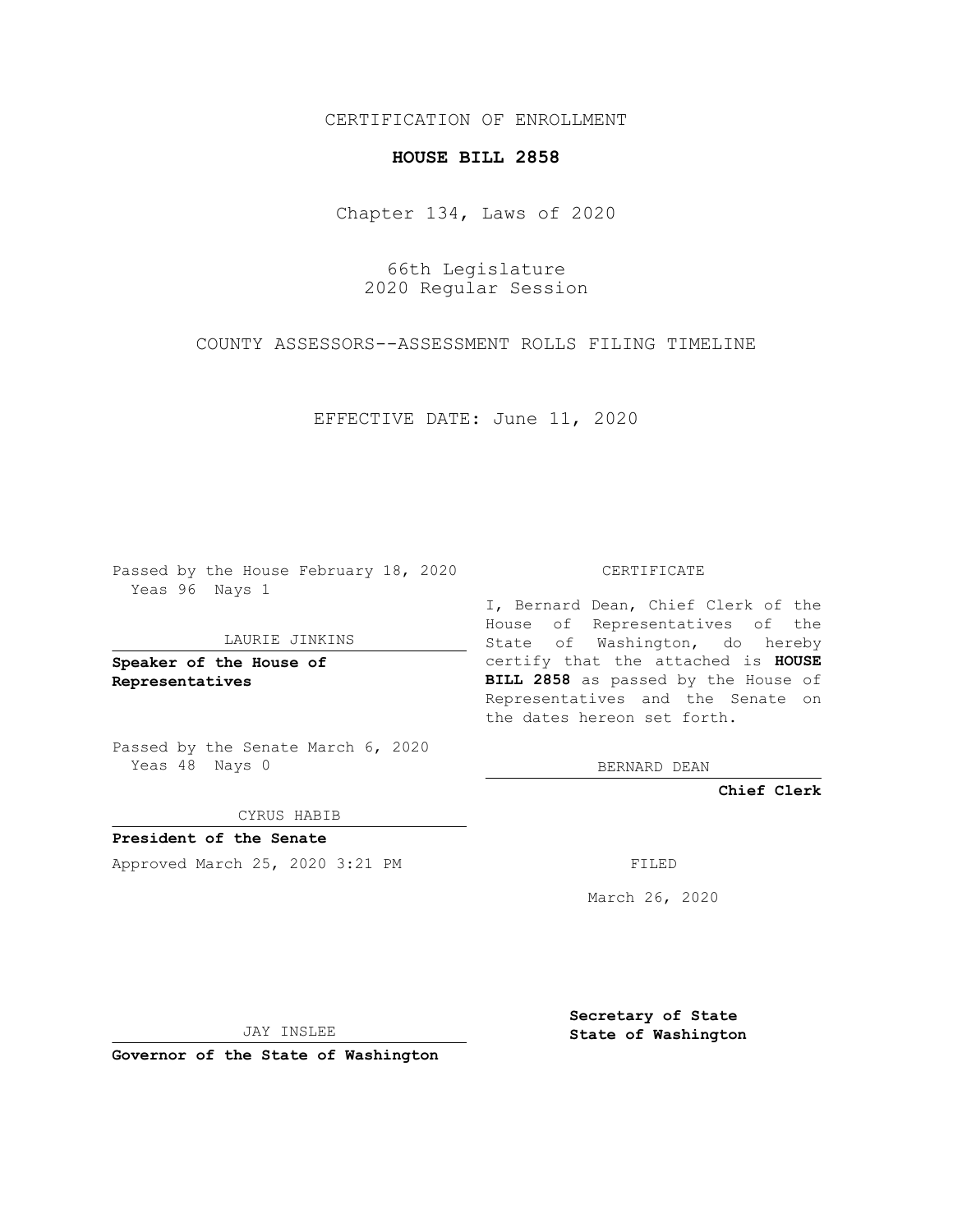| HOUSE BILL 2858 |  |  |
|-----------------|--|--|
|-----------------|--|--|

Passed Legislature - 2020 Regular Session

**State of Washington 66th Legislature 2020 Regular Session**

**By** Representatives Orcutt, Dolan, and Doglio

Read first time 01/27/20. Referred to Committee on Finance.

1 AN ACT Relating to requirements for the filing of assessment 2 rolls; and amending RCW 84.40.320.

3 BE IT ENACTED BY THE LEGISLATURE OF THE STATE OF WASHINGTON:

4 **Sec. 1.** RCW 84.40.320 and 2016 c 202 s 49 are each amended to 5 read as follows:

6 The assessor shall add up and note the amount of each column in 7 the detail and assessment lists in such manner as prescribed or 8 approved by the state department of revenue, as will provide a 9 convenient and permanent record of assessment. The assessor shall 10 also make, under proper headings, a certification of the assessment 11 rolls and on the 15th day of July, or on the 15th day of August if 12 the county legislative authority has extended the petition filing 13 time limit from thirty to up to sixty days as authorized in RCW 14 84.40.038(1)(d), shall file the same with the clerk of the county 15 board of equalization for the purpose of equalization by the said 16 board. Such certificate shall be verified by an affidavit, 17 substantially in the following form:

18 State of Washington, . . . . . County, ss.

19 I, . . . . ., Assessor . . . . ., do solemnly swear that the 20 assessment rolls and this certificate contain a correct and full list